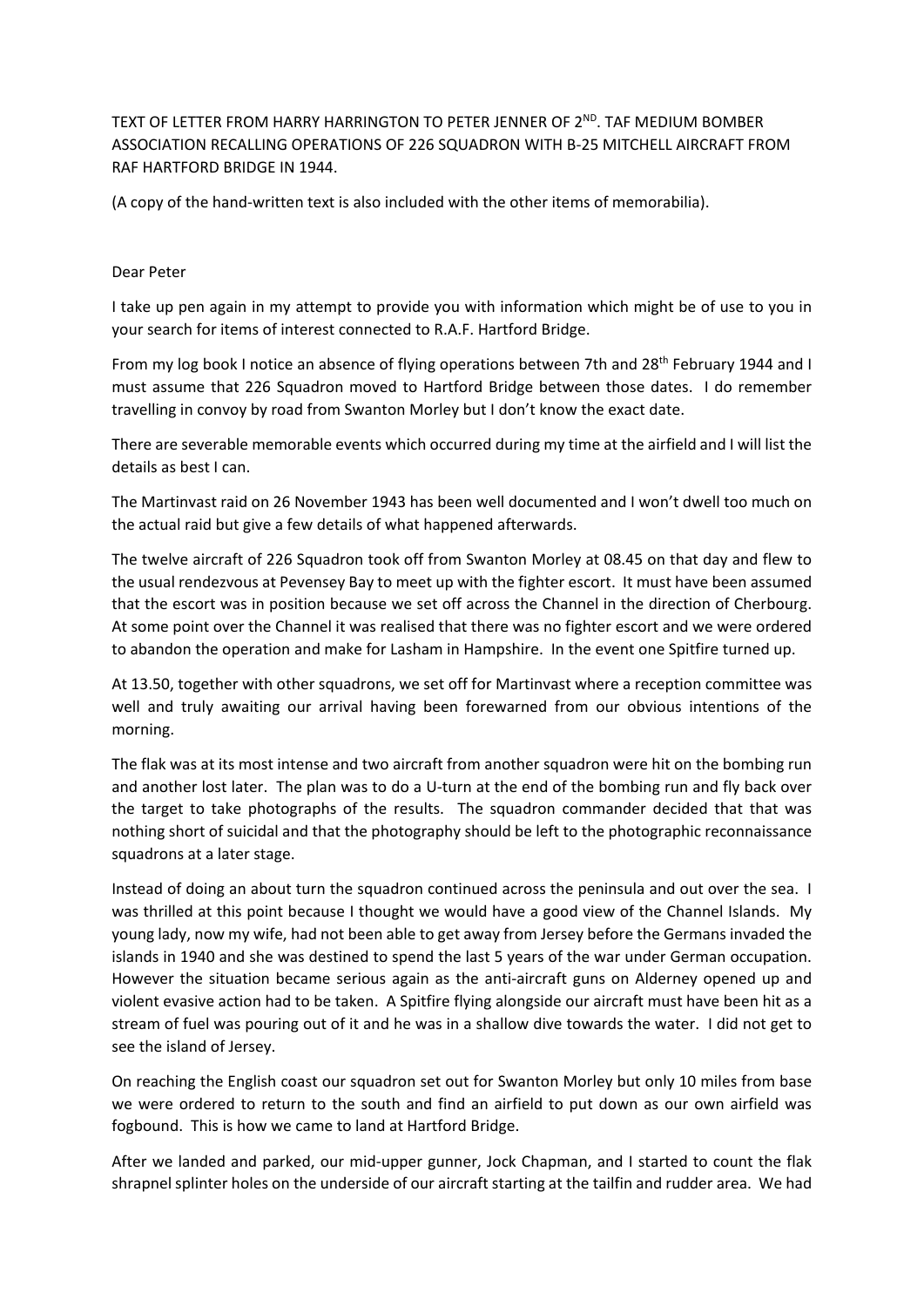## - Page 2 -

reached a figure of 250 and had not reached the leading edges of the mainplanes before we were called to attend de-briefing. After de-briefing we were told we were in the middle of a 'flu epidemic and would not be allowed to leave the station. Mattresses were laid out on the floor of the gymnasium and that is where we slept for a couple of days. There was no let up in the fog and it was decided we should return to Swanton Morley by road. A coach was hired and we set off for Norfolk.

For the last few miles into our base in Norfolk the coach driver couldn't see where he was going so we took it in turns, two at a time, to walk in front of the coach and guide the driver. I was one of the guides on the last few miles through the country lanes to the station and as we entered the gates we were cheered by other aircrew, mainly from 88 Squadron with caustic remarks such as 'So you flogged your aircraft and walked home. Hope you got a good price for your rotten Mitchells'. 88 Squadron had Bostons at that time.

A second story, only a minor item, but with potential for a disastrous ending concerned a ground incident which involved a cadet from the Royal Military Academy at Sandhurst. On a day when there had been no operational flying an invitation had been sent to Sandhurst for a party of cadets to have some flying experience in the Mitchells. This was a reciprocal gesture in response to an invitation we had received some weeks earlier to attend a passing-out parade at the academy.

The cadets were given a short flight, a few at a time. The squadron crews not involved had borrowed three stumps and a bat and were having a knockabout game of cricket on a grassed area near the aircraft dispersal tarmaced areas. At the same time we were keeping an eye on aircraft movements connected with the cadets. We did not want to score a six through the pilot's windscreen.

During a pause in our test match we watched the cadets leaving an aircraft which had returned to the dispersal after a flight. Some left by the ladder at the front and the others at the rear underside of the fuselage. The props were still turning ready for the next flight. To our horror we saw one cadet descend the ladder at the front and instead of walking to the rear of the aircraft to get clear of the props he started to walk forward between the side of the fuselage and the turning propellers. We shouted to him to go back but he misinterpreted our message and continued to come forward. We expected to see him cut to shreds but he cleared the aircraft and then, realizing he should have gone to the rear and that was what our shouting was all about, he did a smart about turn and went back again. With the yellow tips of the propeller blades clearly visible from where we were standing as the engines revved and the minimum amount of space between them and the fuselage we could not believe that he could get away with it once, let alone a second time. But he did. A very lucky man. We tried it out later with stationary props and found there were only inches to spare.

Another recollection and another miraculous escape concerned an attack on a target in Northern France where we ran into murderous heavy flak. With shells exploding all around our aircraft we knew we must be suffering some damage and this became even more apparent when the mid-upper gunner's Perspex cupola shattered at the same time as a shell burst immediately under the fuselage.

On our return to base, which was Hartford Bridge of course, the other crews gathered round our aircraft to look at the damage, particularly the gunner's cupola. The gunner was adamant that a shell had not burst close enough to him at that particular moment which caused the damage. He asked why the offending piece of shrapnel could not be found inside the aircraft after a careful search and he also showed us a large tear in his Irvine flying jacket underneath one armpit.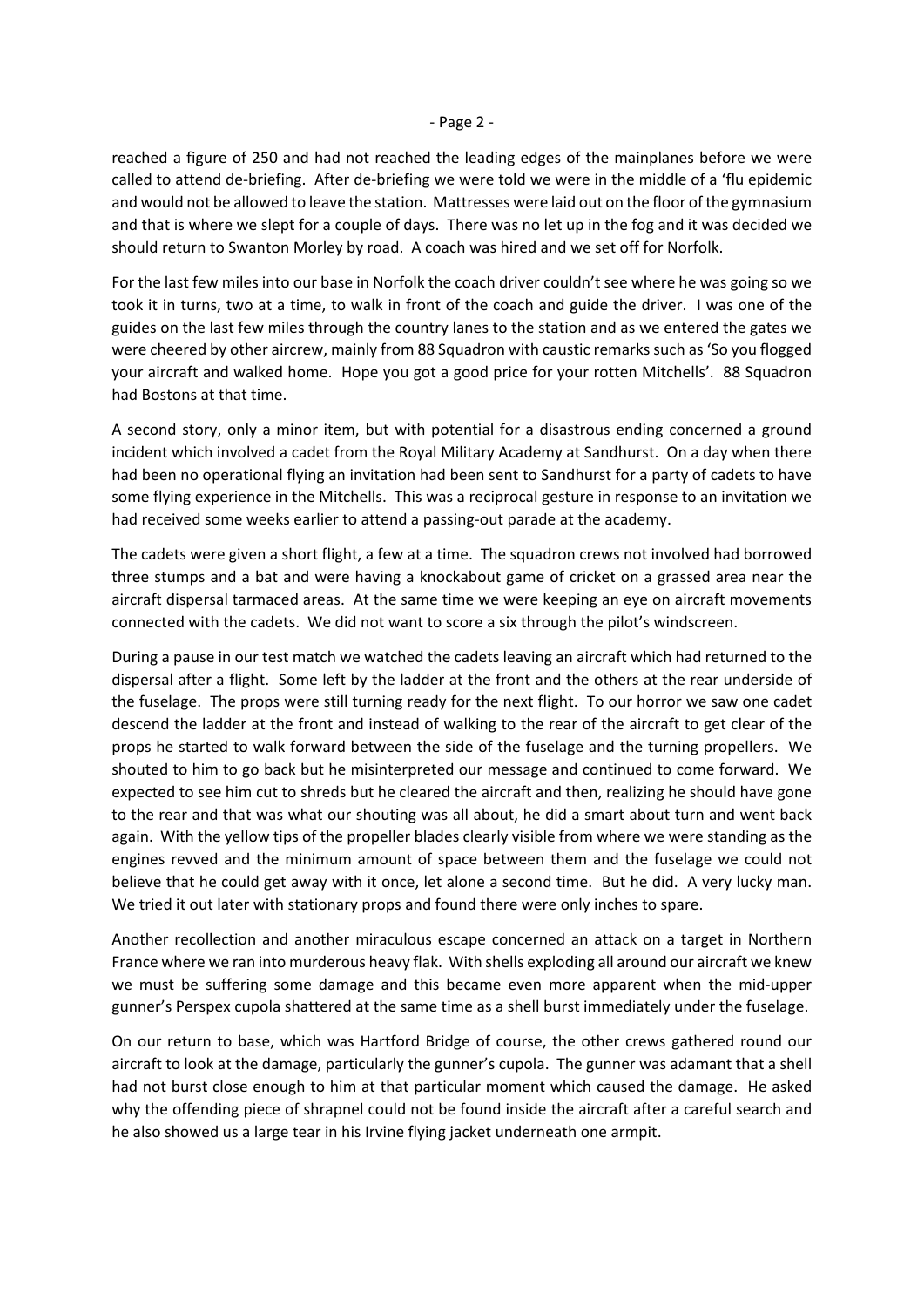A check was made by the Armament Officer and staff and this is what they came up with as the only possible explanation, after finding that a piece of shrapnel had struck one of my .5 Brownings positioned in the retractable under-turret under the aircraft : the shell that had exploded under the aircraft and which rocked it at the time had sent a piece of shrapnel in the direction of my guns and as I swung my guns the shrapnel was diverted on its way to my face and sent inside the fuselage in the direction of the mid-upper turret positioned above me and as he swivelled in his seat it went underneath his arm and out through the cupola, shattering it as it went. It could so easily have hit the gunner in the middle of his back.

My final item is the story of our crew's last operational sortie which took place on 15 May 1944, although the story begins on the previous afternoon. There had been no operational flying on that day and everyone was looking forward to a dance which had been arranged for that evening in the Sergeant's Mess. The station had received a visit from the Air Officer Commanding No. 2 Group, Air Vice Marshal Basil Embry, during the day and as it neared five o'clock we figured the V.I.P. wouldn't be coming to see us – our offices and dispersals were tucked away on the far side of the airfield and we thought he wouldn't bother to come over at this late stage, he would want to get back to Group Headquarters. We were wrong : he wanted to visit 226 Squadron. We received a call to say he was on his way as we hastily tidied ourselves up and formed up in two long lines outside the crewroom.

The A.V.M. duly arrived and made his way along the lines of aircrew asking each crew how many operations they had taken part in and giving particular encouragement to those crews who were approaching the mandatory thirty mark and who hoped to reach it unscathed before going on rest and to less dangerous duties. When he reached our crew our pilot, 'Ace' Taylor, said fifty sorties and forty-three actual operations. The A.V.M. asked the squadron commander how this had come about. The C.O. explained that when the crews converted from Bostons to Mitchells they had nearly all commenced their tour of operations at the same time and this meant that those surviving would all reach the thirty mark together. This would leave the squadron with a large number of inexperienced crews coming straight from training units as replacements for those leaving. He had asked the crews leaving to volunteer to do a few extra sorties and ours was the only one willing to do so.

Our visitor then stunned us by saying we were to stand down immediately : we were to report to Station Headquarters the next day, collect railway warrants and several weeks' pay and proceed on indefinite leave. We would be recalled when we were wanted.

I should explain that our crew had reasons for wanting to go on. Ace Taylor was a Canadian who had paid his own fare to come over to join the R.A.F. and he didn't want to leave operational flying with the job only half done. Jock Chapman, our mid-upper gunner, had lost his wife in childbirth when we were at Swanton Morley ; he was very bitter about that and wanted to take it out on someone – he thought the German nation would do fine. My young lady was under German occupation and that was good enough for me. Our navigator, Martin Blade, did not have any specific reason but felt that if he pulled out it would break up the team and he didn't want to do that after all we had been through together and how dependent we had been on each other in the air.

After our visitor departed our crews' thoughts turned not to the dance at the Sergeant's Mess but to our families and to tell them we would be posted away on non-operational duties. Our pilot had permission to be away from the station overnight – his wife was staying at an hotel in Camberley so this was easy for him. Our navigator caught a train to London to tell his family and fiancée who lived in Ruislip. Jock Chapman stayed on the station and I caught a train to tell my family who were living at Wembley. They had managed to get on the last boat out of Jersey before the Germans arrived. Except for our pilot we were all required to be back at base by midnight.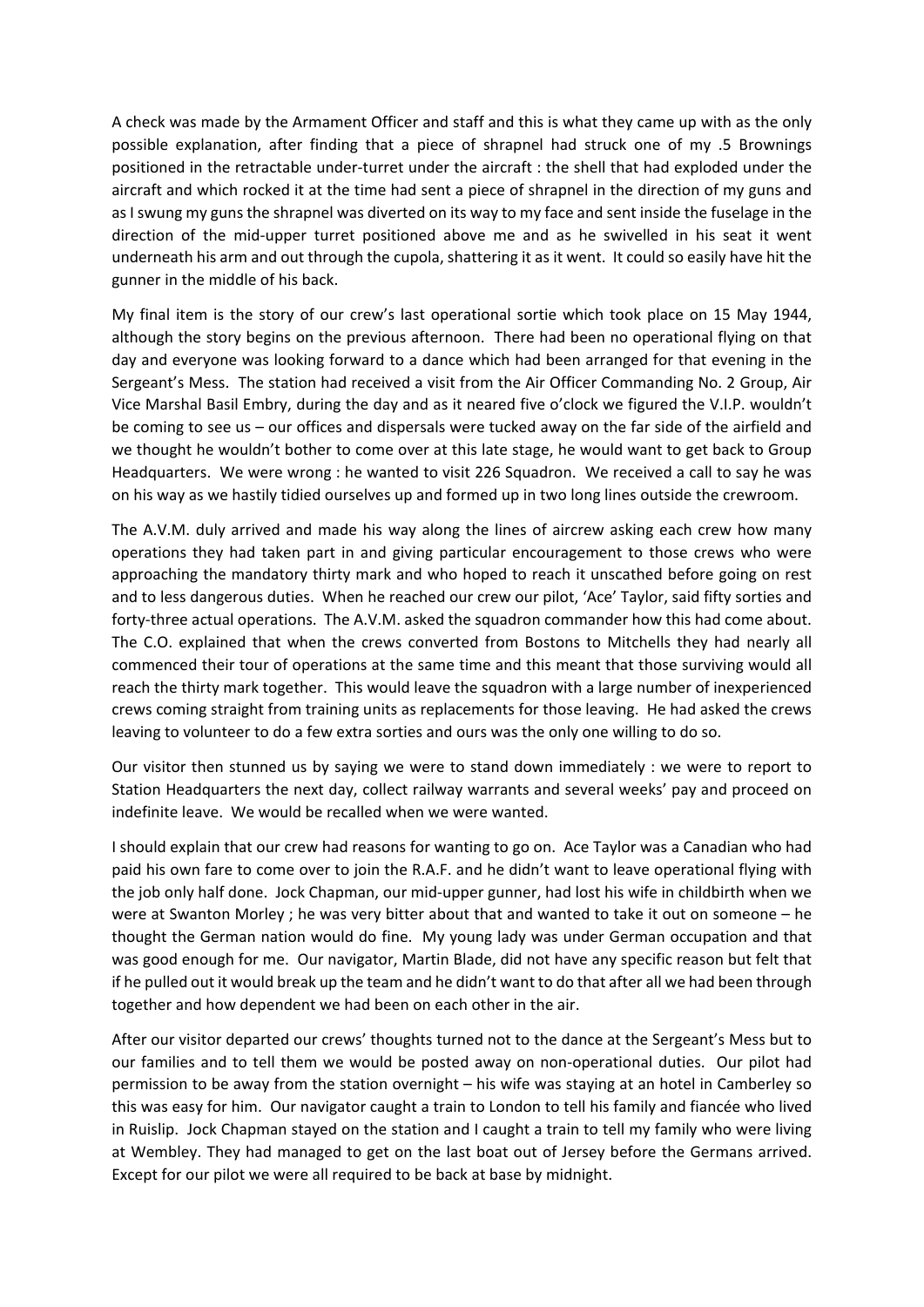I was the first back and the dance was in full swing. The usual arrangements had been made : invitations had gone out to the nurses' homes at the hospitals in Reading and to the Huntley and Palmer biscuit factory telling the girls that three 3-tonners with seats would position near the bus station at Reading to transport them to the dance and take them home afterwards. Another usual arrangement had also been made. All the senior N.C.O.'s had a second uniform, and this enabled the aircrew and other officers to come to the Sergeants' Quarters, change into Sergeant's uniform and go to the dance.

I bought myself a pint at the bar and stood near the door to get away from the smoke and watched everyone enjoying themselves. Everyone was very merry – there was a stand down the following day and with no 5 a.m. early call, the chaps could let themselves go.

It was at my vantage point near the ante-room door that I heard a movement at the main door of the building and was startled to see the squadron commander come in. I thought we would be in trouble now because he would see many of his officers in N.C.O. uniform and he might not be amused. However he obviously had other things on his mind.

The wing commander soon realized that I was probably the only one sober and he came straight to me to say the dance must be brought to a close because we had been put on an important operation the following day and the crews must get as much sleep as they could. It was agreed we should get the girls way and then the C.O. would tell us what was required.

When the ladies had departed the wing commander stood on a table to tell those present that we had a job to do the following day. This was greeted with cheers because, in the state they were in, they all thought it was a joke to finish off the evening and they asked for the ladies to come back in again. It was some time before the officers and sergeants realized he was serious.

The wing commander then asked me to get my crew together to lead the second formation on this operation. I pointed out that we had been stood down by the group commander and virtually ordered off the station the following day. He said he was prepared to turn a blind eye to that if we would volunteer to do just one more. I told him it was alright by me and hoped it would be with the rest of the crew if I could find them – I said if I could locate them we would be there at the briefing. I managed to do so and they were not that pleased.

It was decided not to let those present return to their quarters because they would never surface the following morning. Instead, armchairs were positioned along the side of the ante-room and the chaps slept where they were.

Next morning the aircrews were called early, had a wash and shave, had some breakfast if they could face it, attended briefing and, according to my log book, took off at 10.05 hrs. The target was marshalling yards at Charleville. We were told to bomb visually and not by instruments and would probably have to go back a second time if the target was not obliterated on the first attempt. The takeoff was something to be believed ; I shut my eyes when one aircraft left it a bit late to leave the runway. I thought the pilot had fallen asleep.

We met up with the fighter escort on the south coast and set off across the Channel. On reaching the target we found 10/10 ths cloud with no chance of a break to bomb visually. We circled continuously until the leader of the fighter escort indicated he was concerned about fuel running low. A little later he made it clear the fighter escort would have to leave for home. Our squadron commander told him we would carry on without them and the fighters departed.